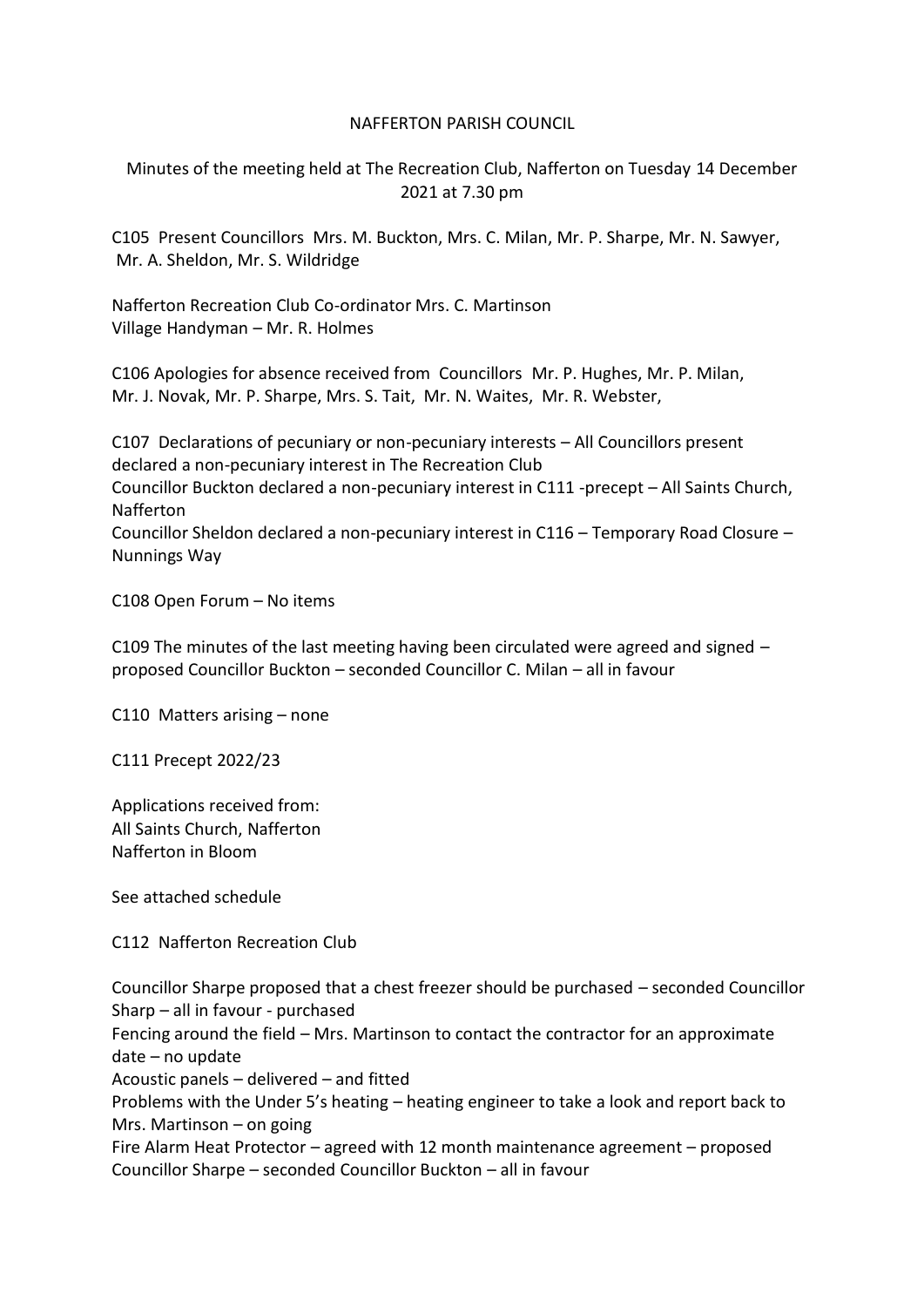The Clubhouse

Blinds for Clubhouse – prices agreed via wattsap - delivered A grant has been received for the purchase of chairs and tables – on going Still some work to be completed in the kitchen – on going Carpets fitted Still some cosmetic work to be completed in the kitchen and cloakrooms

**Accounts** 

16.11.21 – 2143 – Ryedale Garage Doors - £192.00 2144 – Blinds & Freezer - £1157.48 2145 – R. Holmes - £178.79

Online payments

16.11.21 – Total Communications & Security Ltd - £570.00 21.12.21 – CJH Flooring – carpet fitting in The Clubhouse - £815.03 21.12.21 – Above & Beyond – Plumber- Clubhouse - £120.00 29.12.21 – ERYC – Extra bin collection - £19.99 29.12.21 – ERYC – Cleaning aids - £29.66 29.12.21 – Quickline - £101.96 29.12.21 – Lawnkeeper – Tennis Courts - £170.00 29.12.21 – Eling – fuel - £15.00 29.12.21 – Cherrys - £56.36 29.12.21 – TWC facilities - £234.00

Direct debits from 12.11.21 to 13.12.21

15.11.21 – ERYC - £26.00 17.11.21 – Eon next - £154.26 18.11.21 – Npower - £538.42 23.11.21 – Npower – refund - £476.11 8.12.21 – Npower - £566.00

C113 The Mere

De-silting of The Mere ? Councillor Sheldon proposed that the PC enquire from an expert – seconded Councillor Sharpe – all in favour Councillor Sawyer to make enquiries and report back to the next meeting

C114 Flooding/Drainage Report

Drains on Westgate require flushing out. – request ERYC Water leak corner of Howe Lane and Lowthorpe Lane – report to Water Board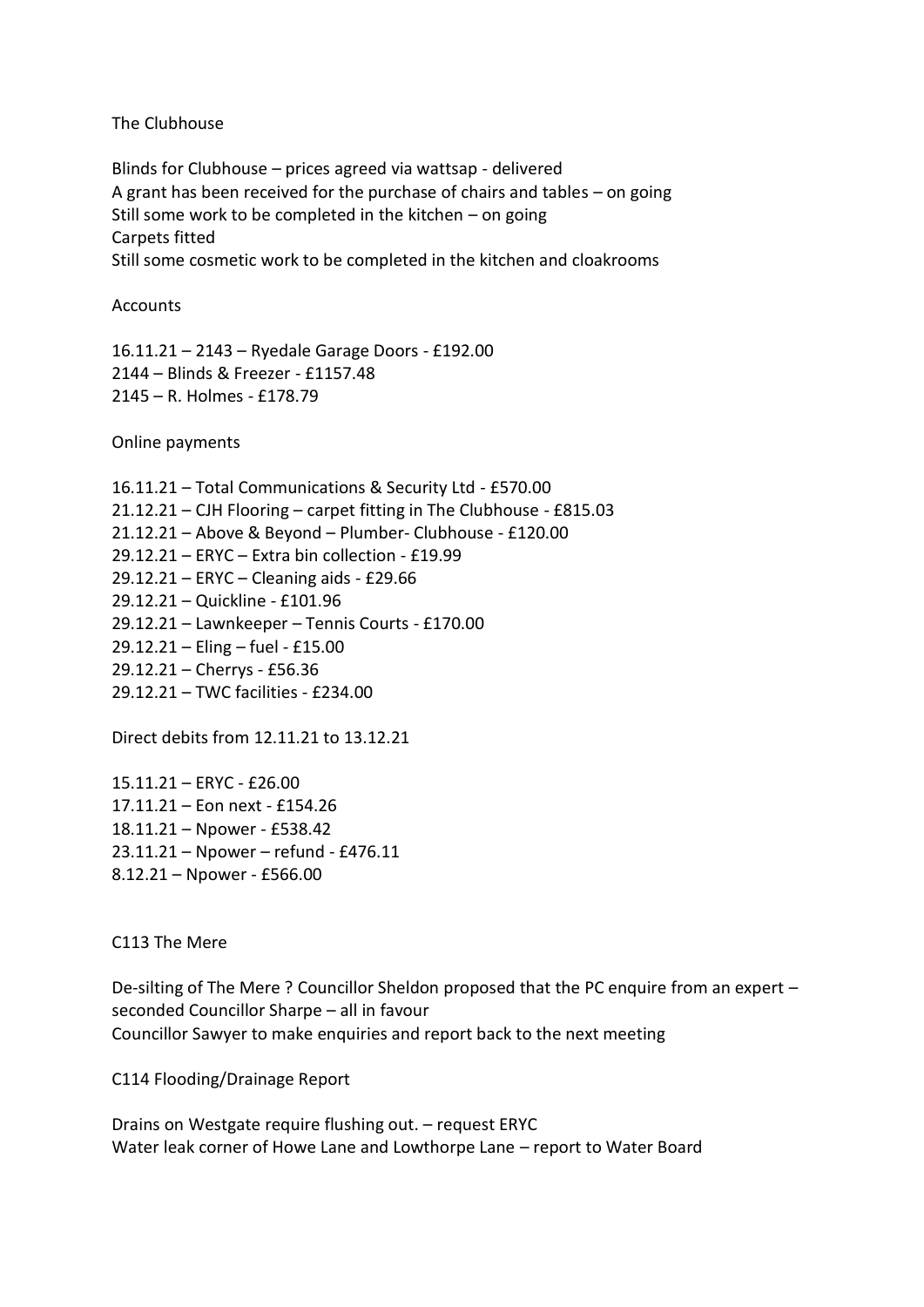### C115 Planning

21/04266/PLF – Erection of a single storey extension to side following demolition of existing garage and greenhouse – 26 Driffield Road, Nafferton – we have no observations to make on this application

21/04305/PLF – Construction of field access and gates with associated works – land south west of The Old Pottery, 41 Driffield Road, Nafferton – we have no observations to make on this application

#### Planning decision:

21/02701/PLF – Internal & external alterations to provide disabled access, platform lift and w/c and installation of roof mounted solar panels (revised scheme of 17/03599/PLF) – The Methodist Church, High street, Nafferton – granted

## C116 Correspondence

Nafferton Methodist Church - Carol Singing – 24.12.21 – noted Newbald Parish Council– ERYC Relationship with Town & Parish Councils – noted Humberside Police & Crime Commissioner – Police & Crime Plan – discussed Driffield & Rural & East Wolds & Coastal NHS Newsletter – circulated

East Riding of Yorkshire Council

Temporary Road Closure – Nunnings Way – 20.12.21 ASB Six Month Statistics – East Wolds & Coastal – circulated Overview & Scrutiny – suggest a topic – circulated Avian Influenza – noted Cluster Meetings – discussed Joint Local Access Forum Agenda - noted

# C117 Committee Reports

Village Hall – No meeting Feoffee – No meeting Playground – Refurbishment on going – Councillors Sheldon, C. Milan, P. Milan and P. Sharpe to form a sub-committee and report to full PC meetings. The fence construction was discussed – no decision Web – No representative

C118 Village Maintenance

Clerk had requested that ERYC replenish grit bins in the village. The siting and erection of the new flagpole was discussed – Councillor Wildridge New flag required- Councillor Buckton to purchase on behalf of the PC